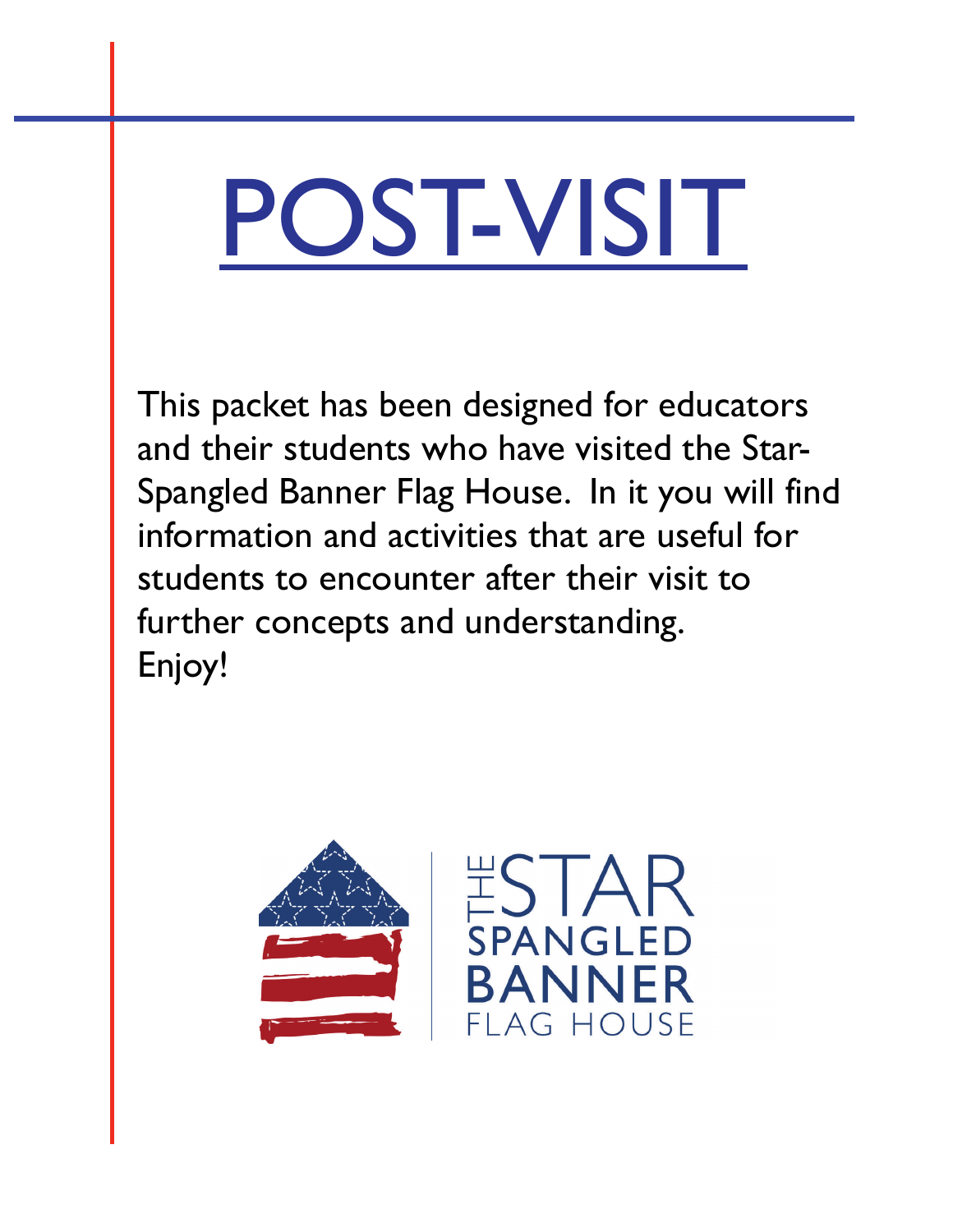# **Where Has the Banner Been?**

### **Objective:**

Students will be able to identify, using a map, where the Star-Spangled Banner has traveled.

### **Grade level: 2nd-3rd**

### **Cross Curricular with: Geography**

### **Materials:**

- Class set of Handout #1- *Where has the Banner Been?*
- Colored pencils

### **Procedure:**

- 1. Teacher will begin activity by reminding the students of the Journey of the Flag exhibit at the Star-Spangled Banner Flag House. Teacher will pass out handouts to the class.
- 2. Students will listen to Teacher while he she reads the following and will use colored pencils to track on the map where the Banner has been.
- The Star-Spangled Banner started out in Baltimore Maryland at what is now 844 Pratt St. It went *to Ft. McHenry where it was flown until after the Battle of Baltimore in 1814. In 1818 it was taken to the home of the commander of the fort, lt. Colonel George Armistead. Find Baltimore MD, on your map.*
- *In 1873 the Banner was taken from Baltimore to display at a Navy Yard as part of a celebration. The Navy Yard was in Boston, Massachusetts. Can you find Boston on your maps? Draw a line from Baltimore to Boston.*
- *In 1876 the Banner taken from Boston for the Centennial celebration. A Centennial is 100 years. We were celebrating the 100 year anniversary of our country in Philadelphia, Pennsylvania. Draw a line from Boston to Philadelphia.*
- *In 1880 the flag was returned to Baltimore for the sesquicentennial celebration. A sesquicentennial is 150 years. This was the last time the Banner was seen in public. Draw a line from Philadelphia to Baltimore.*
- *In 1907 the Banner was lent to the Smithsonian Institution in our Capitol, Washington D.C. Draw a line from Baltimore to Washington D.C.*
- *In 1942, during World War II, people were afraid that the Banner might get bombed if it stayed in the Capitol so it was moved to the Shenandoah National Park in Virginia. Draw a line from D.C. to the Shenandoah National Park.*
- *In 1964 the Banner went back to Washington D.C. to be in a museum that was part of the Smithsonian. Draw a line from the Shenandoah National Park to Washington D.C.*
- *The Star-Spangled Banner is still in Washington D.C. In 2008 the brand new National Museum of American History. You can still see it there today. Draw a circle around Washington D.C.*

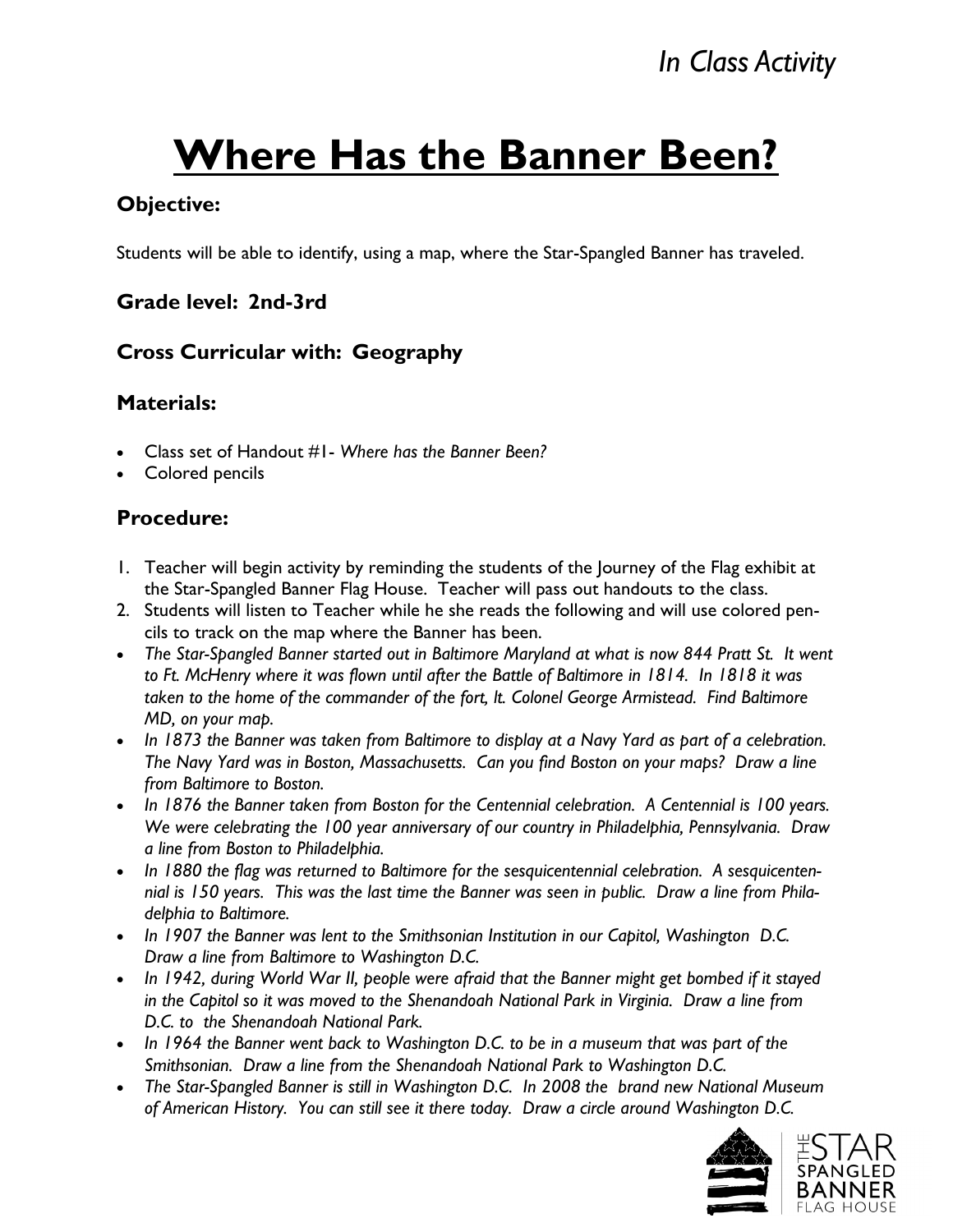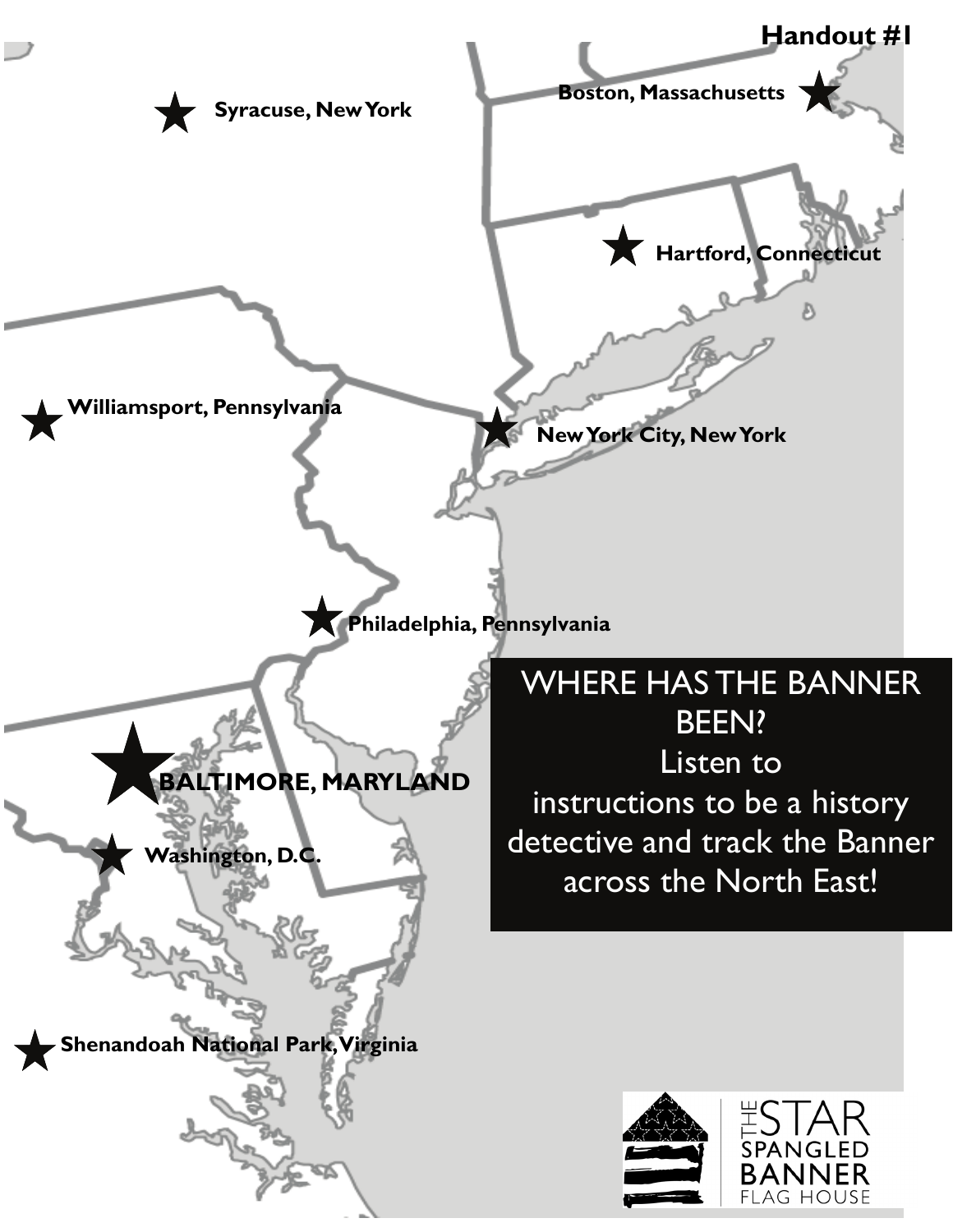### *In Class Activity*

# **Mary and Francis**

#### **Objective:**

Students will be able to use a Venn Diagram to compare and contrast the lives of two famous Baltimore citizens: Mary Young Pickersgill and Francis Scott Key.

### **Grade level: 4th-5th**

### **Cross Curricular with: Reading Comprehension**

### **Materials:**

- Class set of Handout #2– *Mary Pickersgill and Francis Scott Key*
- Class set of Handout #3– Compare and Contrast: Mary and Francis Venn Diagram
- Scissors
- Glue

#### **Procedure:**

- 1. Teacher will begin activity by handing out Handout #2 and having the class read it aloud.
- 2. Teacher will hand out Handout #3 and introduce the concept (if necessary) of the Venn Diagram– a tool historians use to compare and contrast two things. Differences between the things go in the side circles and traits common to both go in the middle.
- 3. Alone or in groups, students will cut out each fact at the bottom of Handout #3 and glue it into the appropriate place in their Venn Diagrams using Handout #2 for reference. Teacher may wish to do the first one with the class.

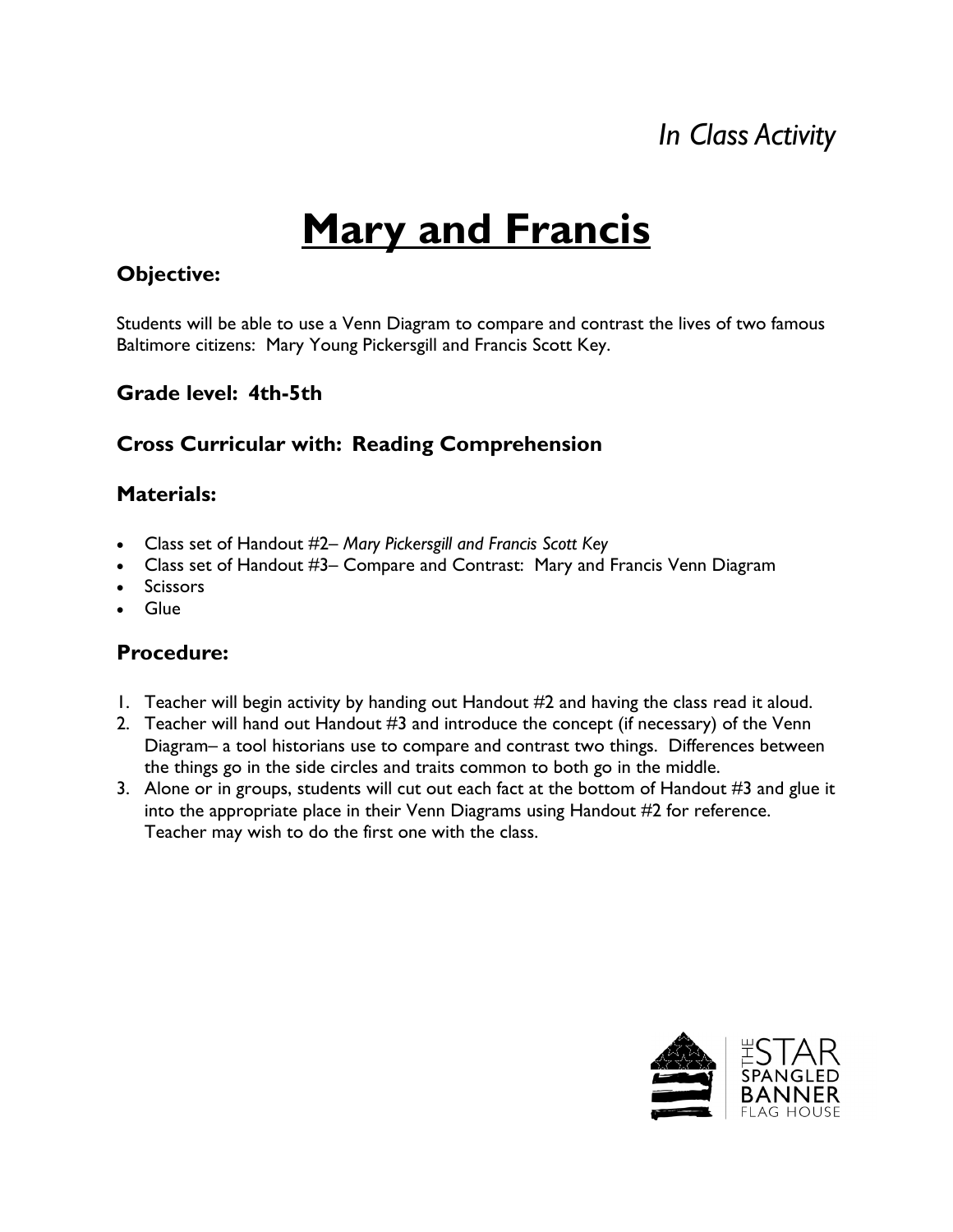### **Mary Pickersgill and Francis Scott Key**

### **Mary Pickersgill**

Mary Young Pickersgill was born in Philadelphia, Pennsylvania in 1776, during the American Revolution. Mrs. Pickersgill is best remembered for her contribution to American history during the War of 1812. She owned her own flag-making business in Baltimore, Maryland. In Baltimore she sewed the Star-Spangled Banner-the giant flag that flew over Ft. McHenry during the Battle of Baltimore and inspired our national anthem- in 1813. She had one surviving daughter. Mary Pickersgill died in 1857. She was buried in Loudon Park Cemetery in Baltimore.

### **Francis Scott Key**

Francis Scott Key was born in what is now Carroll County, Maryland in 1779 during the American Revolution. He is best remembered for his contribution to American History during the War of 1812. Key was a lawyer and a poet. After the Battle of Baltimore in 1814, he was inspired to write the words to our national anthem when he saw the giant Star-Spangled Banner flying. He had six sons and four daughters. He died in 1843. He was buried in St. Paul's Cemetery in Baltimore.

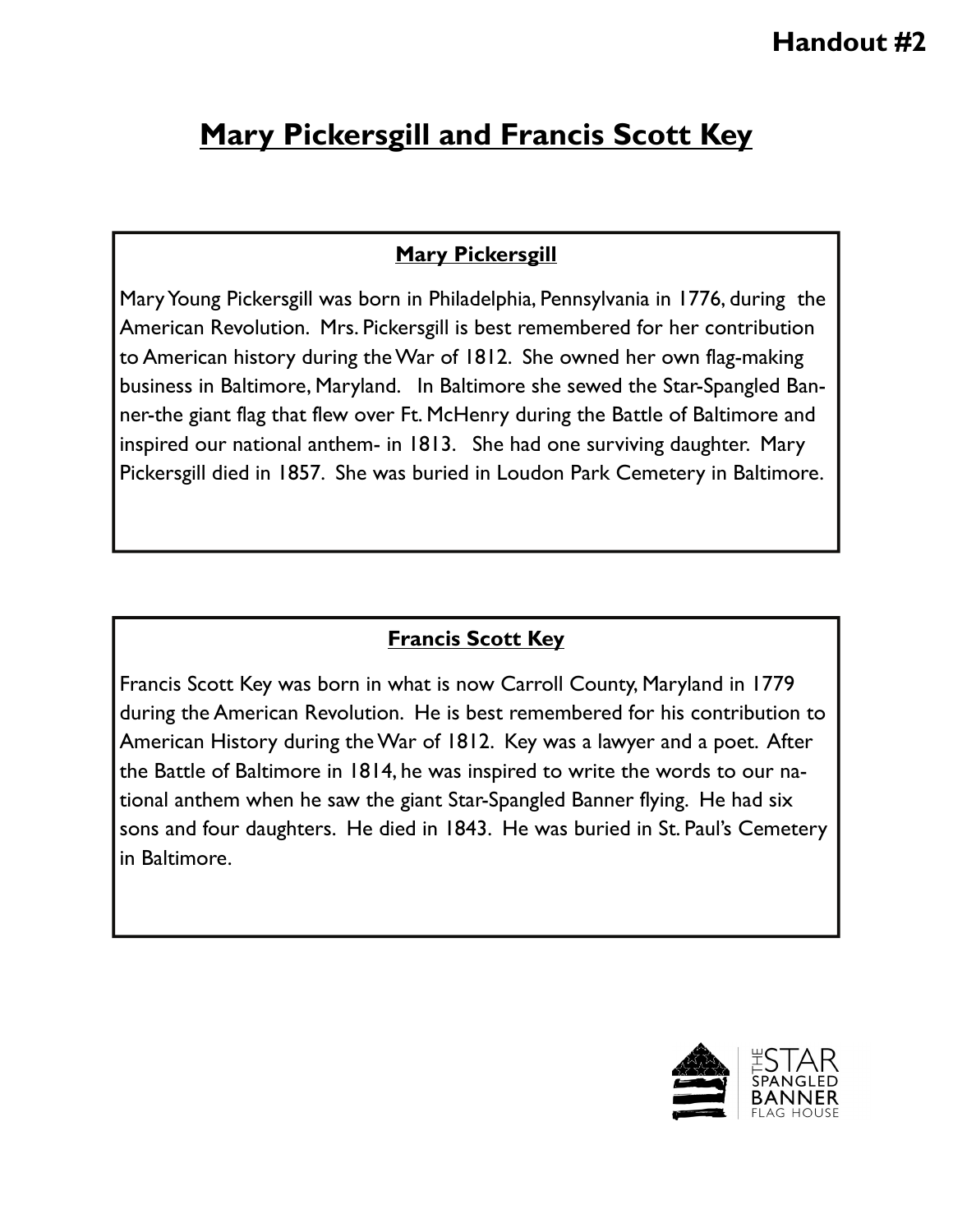### **Handout #3**



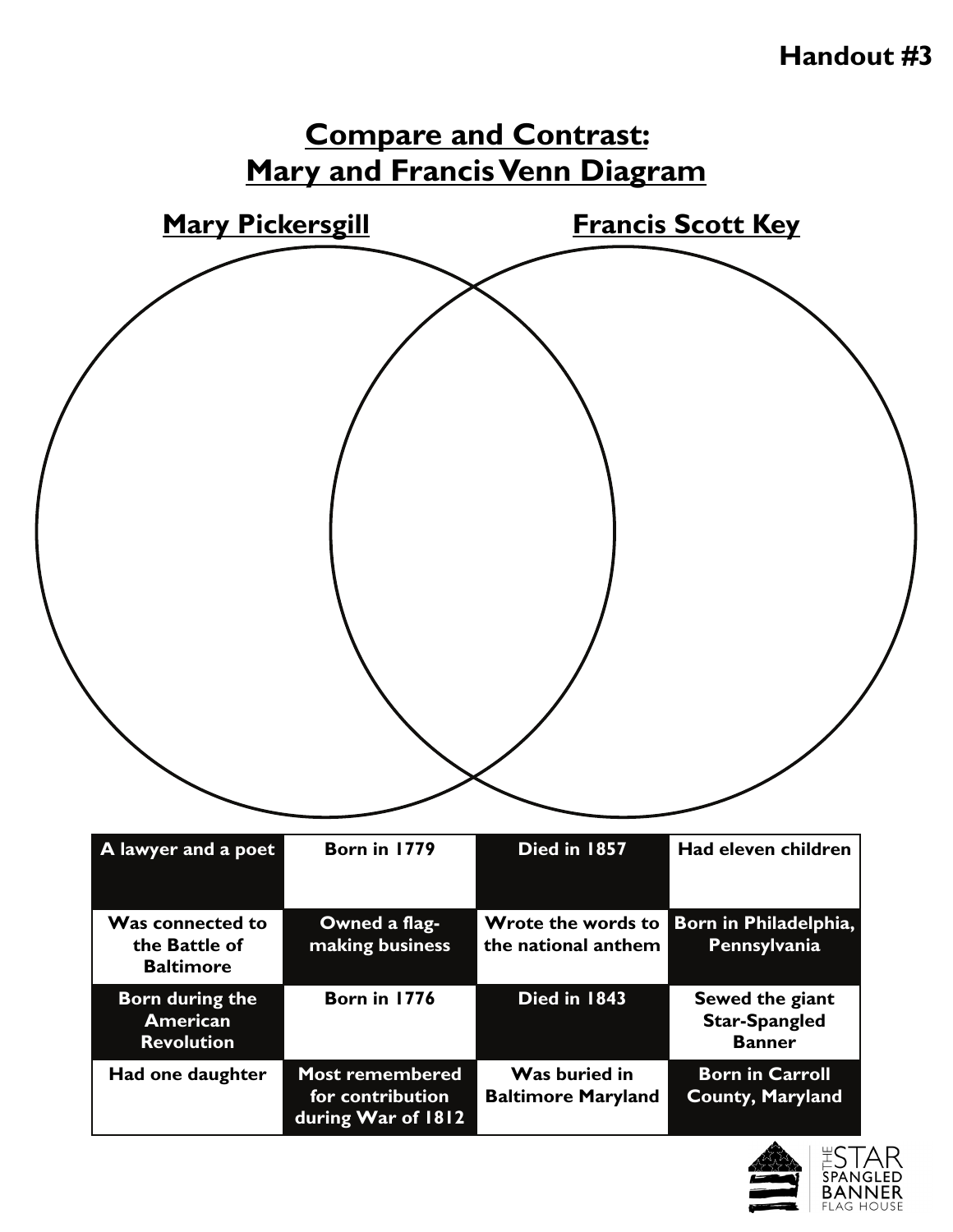# **Table Top Quoits**

### **Objective:**

Students will be able to identify quoits, an early nineteenth century game, by making their own set out of recycled materials.

### **Grade level: 3rd-5th**

### **Cross Curricular with: Art**

### **Materials (per student):**

- Dinner sized Styrofoam plate
- New sharpened wooden pencil (colored, preferably)
- Lump of non-drying clay
- Multi-colored pipe cleaners
- 4 washers
- 2 pieces multi-colored ribbon (optional)
- Scotch tape

#### **Procedure:**

- 1. Teacher will begin activity by explaining and reviewing how children in the early nineteenth century like Caroline Pickersgill would have made their own toys. Quoits is a table-top ring toss game that has been popular since colonial days. At this point, students may want to divide the class up into groups.
- 2. We'll start with the base for the ring toss. Students should make sure their plates are turned right side up (as if they were going to eat off of them). Using the clear tape, tape the four washers at equal intervals around the plate. The lump of clay should be firmly placed (so as to stick) at the center of the plate. Students should turn to plate over so that the side with the pennies is not visible. Carefully, they should push the sharpened point of the pencil through the Styrofoam at the middle of the plate and into the clay underneath. This is our base.
- 3. To make the rings, twist two pipe cleaners together and bend them to form rings. Make sure each is a different color. Tie the two pieces of ribbon to the rings for decoration.
- 4. To play, each player sits at a pre-determined distance and tosses their rings toward to base trying to get the ring around the upright portion. The first player to successfully "ring" the base with all of their rings is the winner.

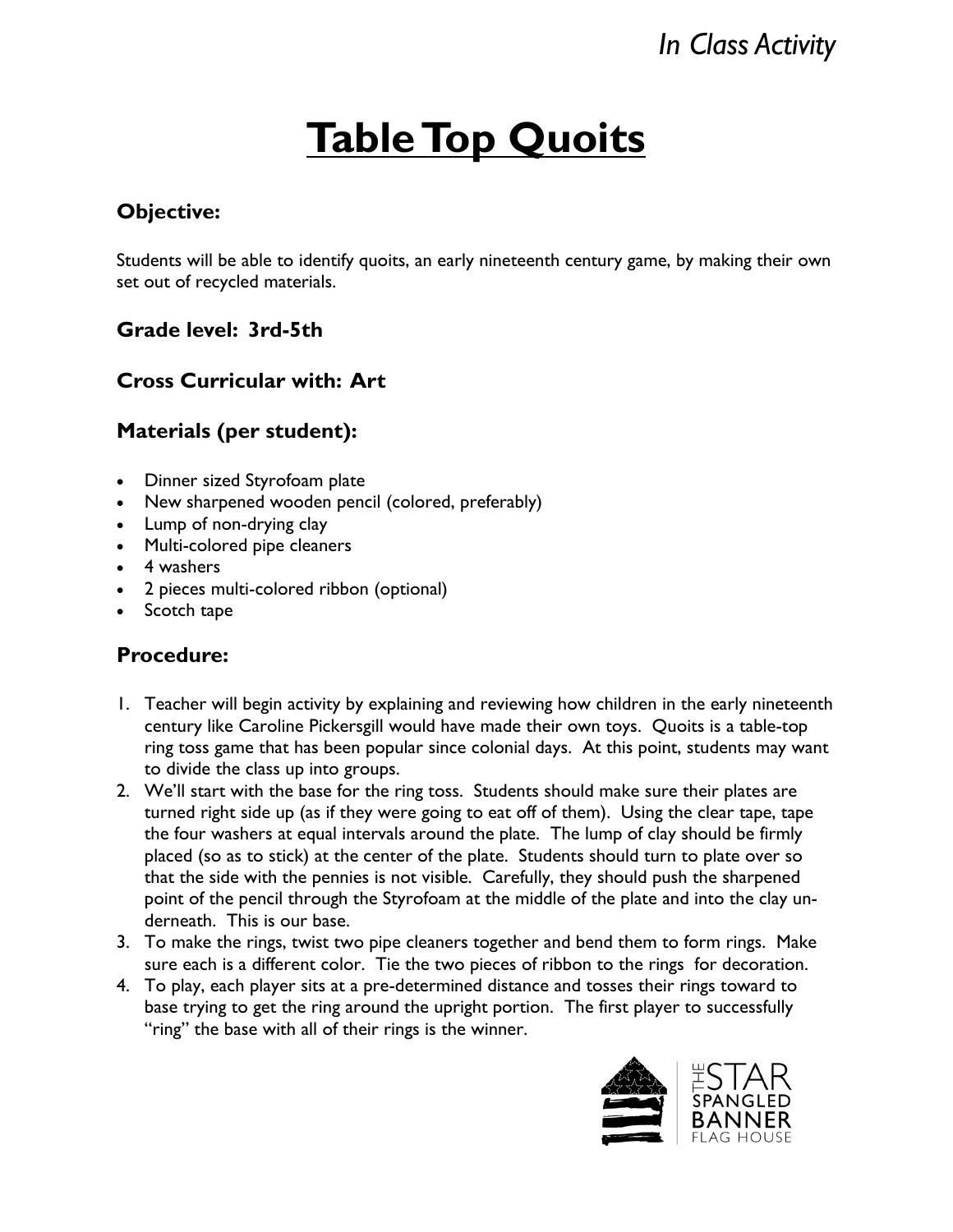### *In Class Activity*

# **Words of 1812**

#### **Objective:**

Students will be able to use contextual clues to find meanings of common words of 1812.

### **Grade level: 3rd-4th**

### **Cross Curricular with: Language Arts**

### **Materials:**

• Class set of Handout #4– Words of 1812

### **Procedure:**

- 1. Teacher will begin activity by handing out Handout #4 and explaining the directions.
- 2. Teacher may wish to follow up on this activity by having the students read answers out loud and check for comprehension.

### **ANSWER KEY:**

- 1. C– a noggin is a small cup or mug
- 2. B– dimity is a common cotton dress fabric
- 3. A– specie is a form of payment that is of gold or silver as opposed to paper money
- 4. D– a gaol is an old British term for a jail
- 5. A– boodle is a slightly slangish term for a crowd
- 6. B– graveled means perplexed or confused
- 7. C– plashes are puddles
- 8. D– a surtout is a man's overcoat of a style famously worn by George Washington
- 9. A– chirk means cheerful or happy
- 10. B– gallnippers are mosquitoes

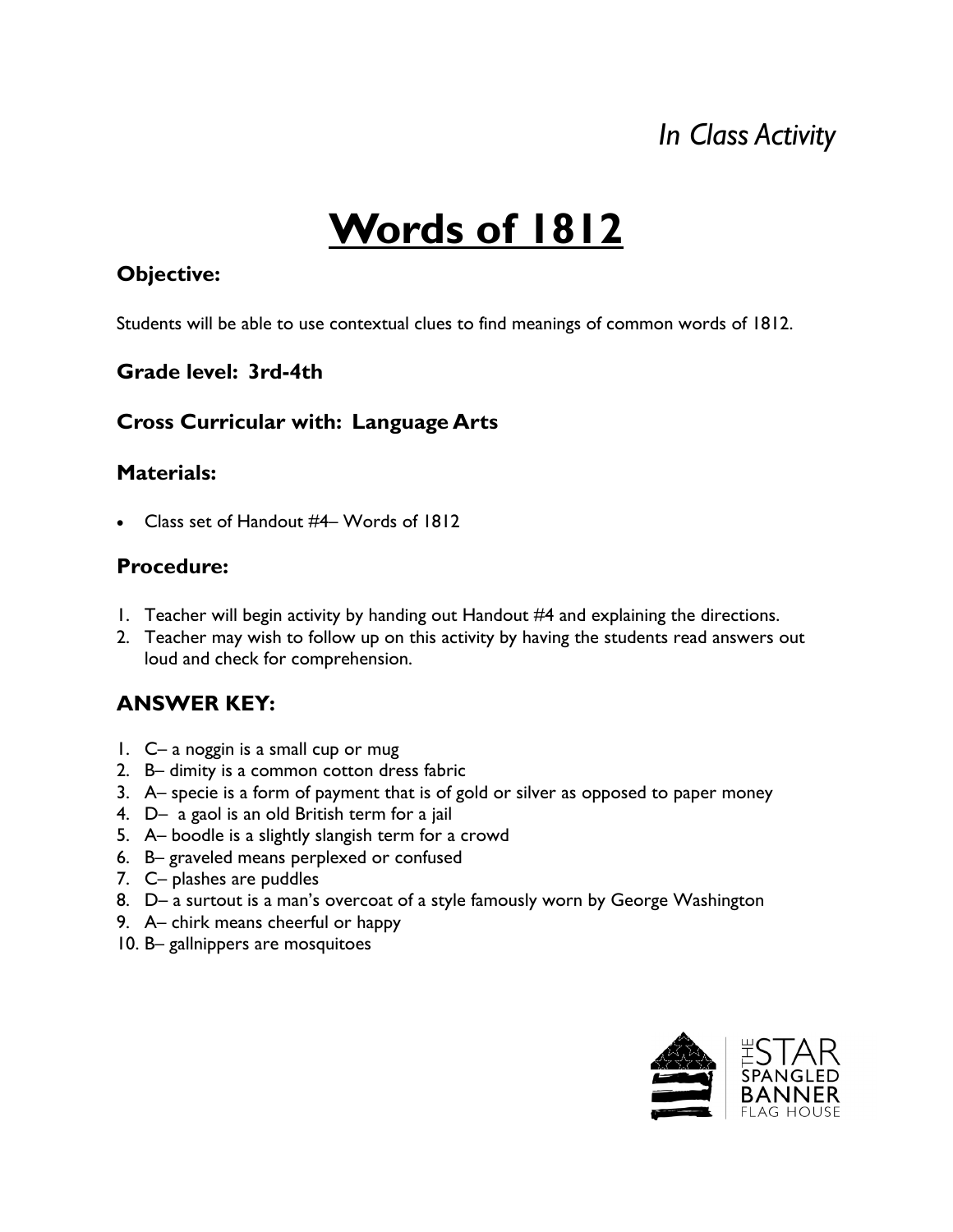### **Handout #4**

### **Words of 1812**

1. Caroline Pickersgill enjoyed her tea in her very own **noggin**– no one else in the house used it. *a. horse b. dress c. mug d. ice cream*  2. Rebecca often bought **dimity** at the market when it was time to make some new dresses. *a. corn b. fabric c. wheat d. shoes*  3. Sometimes people in 1812 would pay for things with **specie**, other time they would trade or bargain. *a. gold or silver b. solider c. basket d. cupcakes*  4. If you broke the law in 1812, you might get sent to the **gaol**. *a. school house b. library c. store d. jail*  5. Mary would not go out in the street if there was too much of a **boodle**. *a. crowd b. dog c. stones d. runner*  6. Caroline was sometimes **graveled** by her school lessons and had to ask her mother or grandmother for help. *a. joyful b. confused c. loved c. embarrassed*  7. When the weather was bad Rebecca was careful to keep her dress out of the **plashes** so it would not get ruined. *a. stoves b. carts c. puddles d. chalkboards*  8. The soldiers all wore warm **surtouts** because it was a very cold winter. *a. bathing suits b. crowns c. money d. coats*  9. The cook is not very **chirk** today because she feels sick. *a. cheerful b. jumping c. sad d. ink pen*  10. It is very itchy to have a **gallnipper** bite. *a. pig b. mosquito c. vegetable d. dog Directions: the bold words are words that were common in the 1800s when Mary, Caroline and Rebecca lived. Can you use the words around them to figure out what they mean? Circle the correct answer.* 

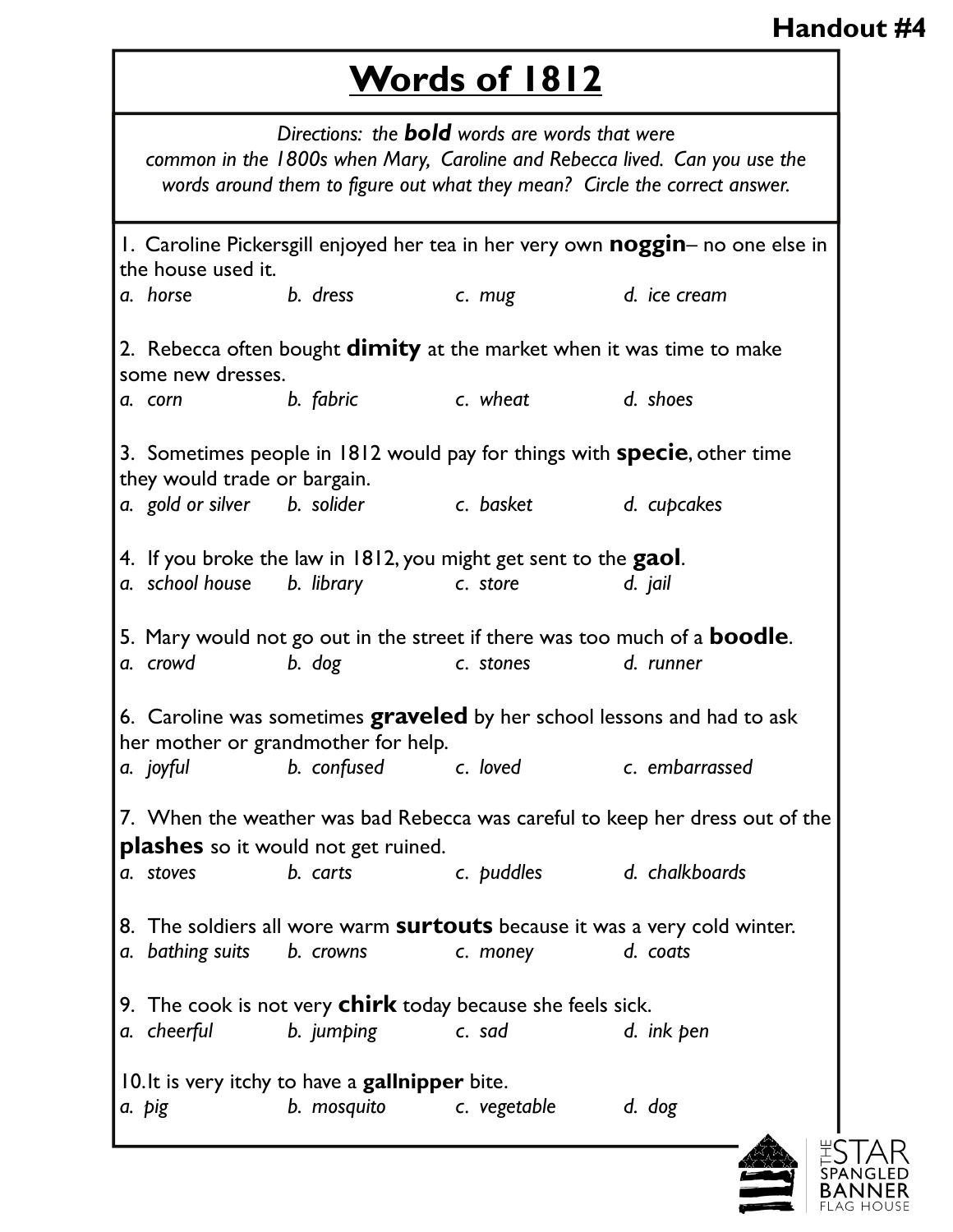### **Flag House Cross Word**



### **ACROSS**

- 1. last name of the woman who sewed the Star-Spangled Banner
- 4. name of the fort where the banner waved
- 6. what Mary would have used for light in her house
- 7. city where the Battle of Baltimore was fought

### **DOWN**

- 2. last name of the man who wrote the national anthem
- 3. number of stars on the Star-Spangled banner
- 5. country we fought against in the War of 1812
- 6. small square of blue where the stars are on the US flag
- 7. fabric that the banner was made of
- 8. first name of Mary Pickersgill's daughter

### **WORD BANK**

**CAROLINE FIFTEEN CANTON** 

### **KEY CANDLE PICKERSGILL ENGLAND MCHENRY BALTIMORE**



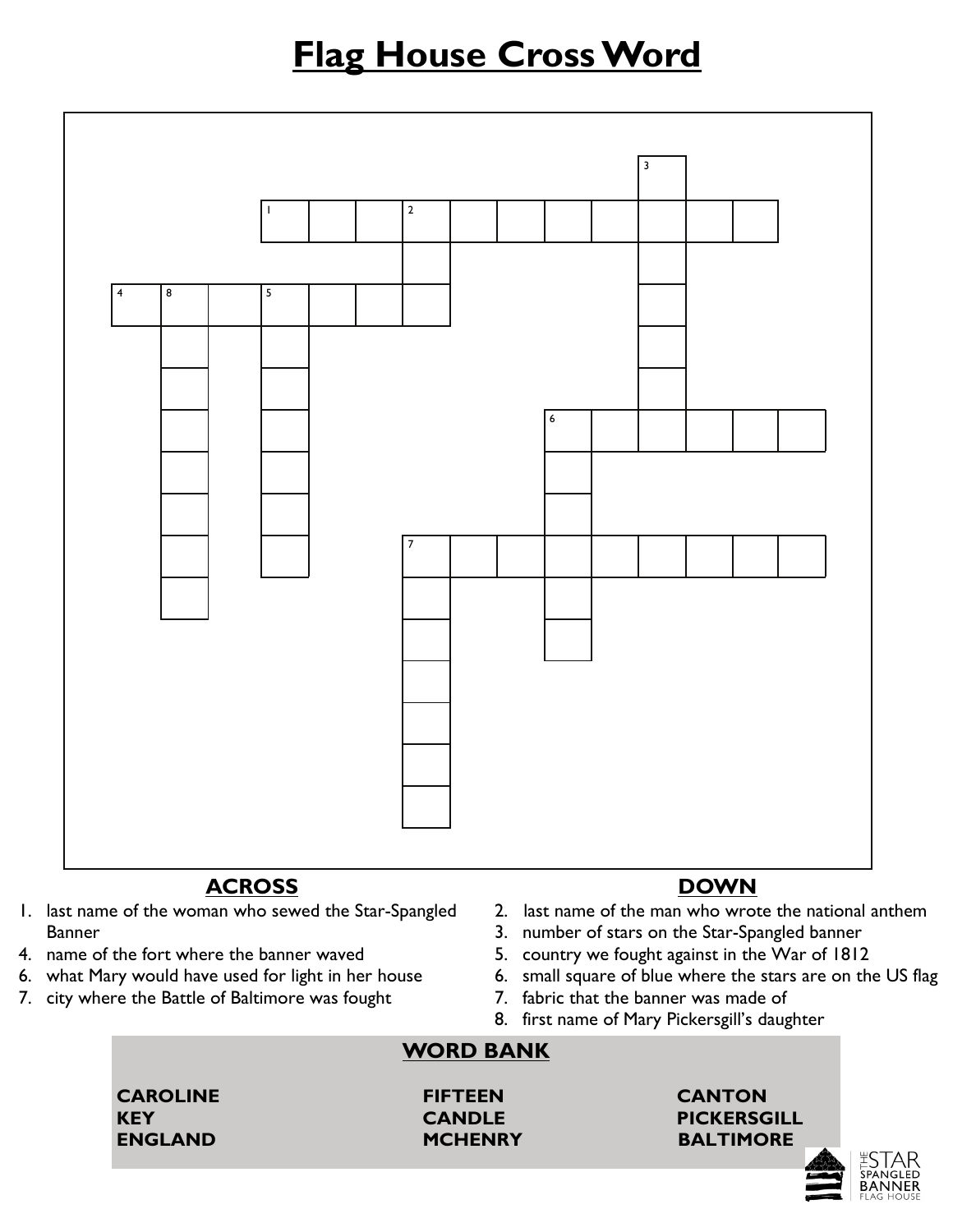### **Flag House Cross Word SOLUTION**



### **ACROSS**

- 1. last name of the woman who sewed the Star-Spangled Banner
- 4. name of the fort where the banner waved
- 6. what Mary would have used for light in her house
- 7. city where the Battle of Baltimore was fought

#### **DOWN**

- 2. last name of the man who wrote the national anthem
- 3. number of stars on the Star-Spangled banner
- 5. country we fought against in the War of 1812
- 6. small square of blue where the stars are on the US flag
- 7. fabric that the banner was made of
- 8. first name of Mary Pickersgill's daughter

### **WORD BANK**

**CAROLINE FIFTEEN CANTON** 

### **KEY CANDLE PICKERSGILL ENGLAND MCHENRY BALTIMORE**

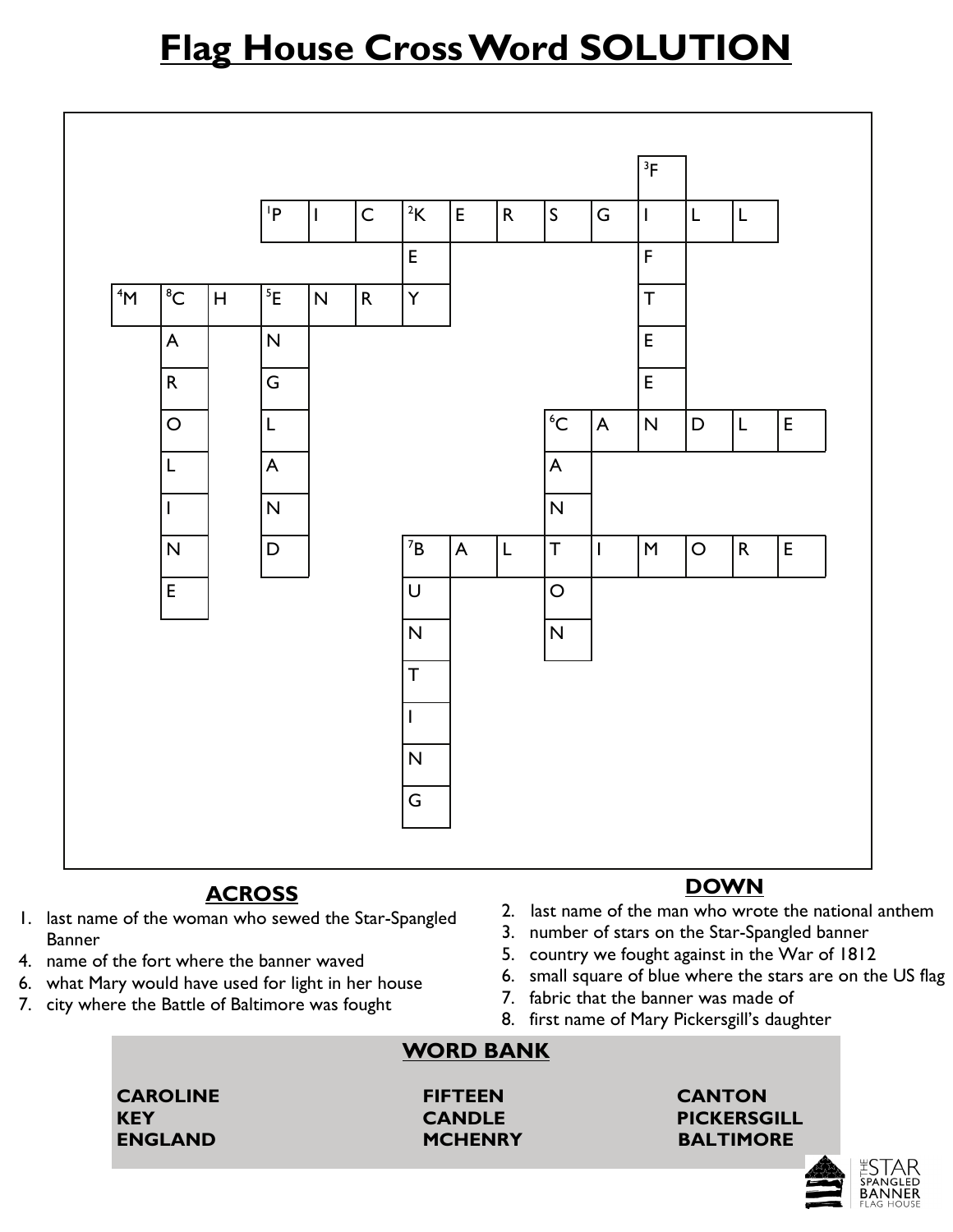# **LOST IN BALTIMORE! A MAZE**

*The soldiers from Ft. McHenry have lost their way! They have picked up the Star-Spangled Banner from Mary's house but they need to find a way out of her neighborhood. Can you help? Start at Mary's house in the center and find a way out!* 



**FLAG HOUSE**